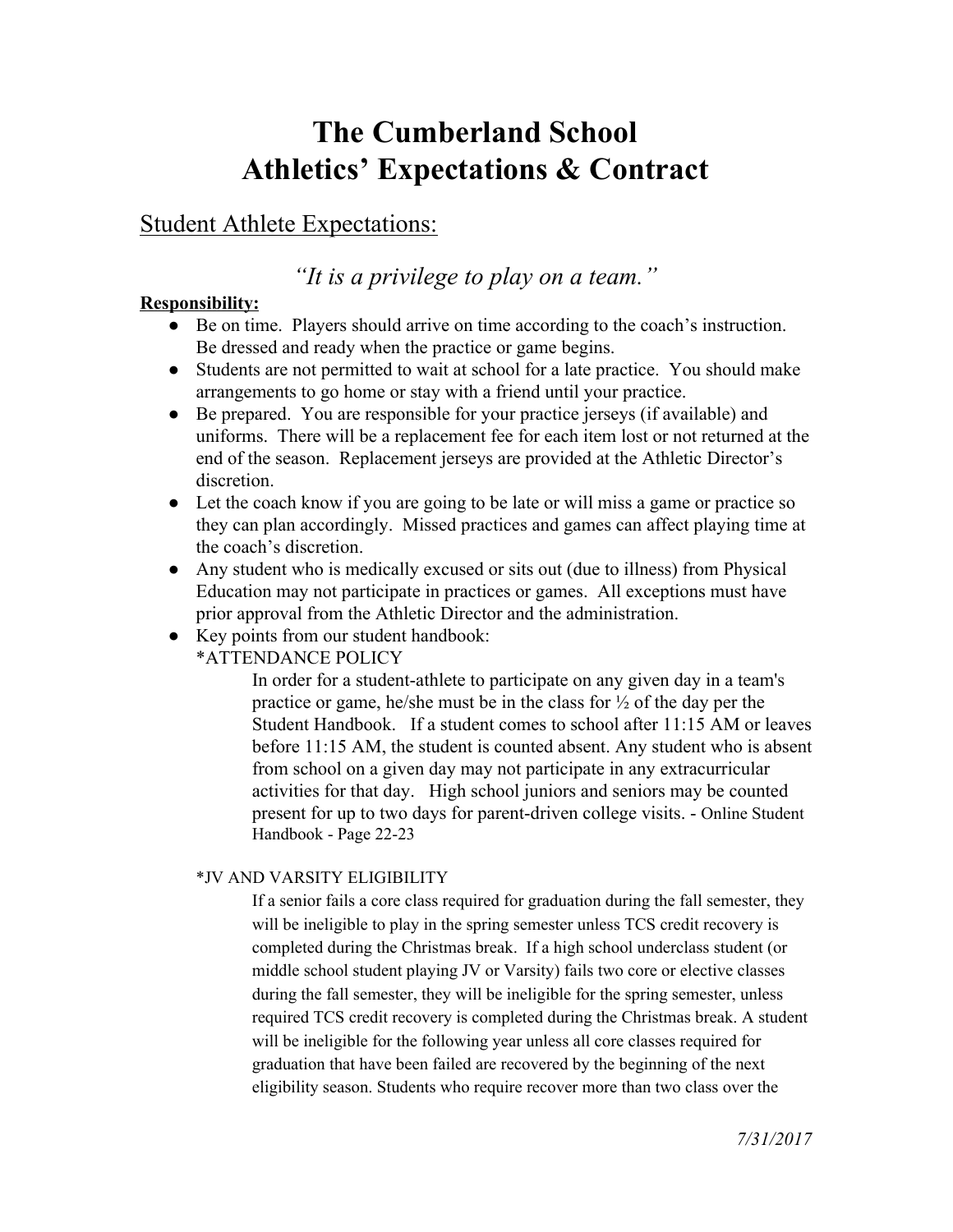summer are automatically in eligible for the fall. Students are allowed to fail one elective or non-state required class and remain eligible without recovery. Coaches of high school players in team sports will receive weekly updates on student progress during season, these coaches are encouraged to use this confidential information to insure student success. They are encouraged to contact students, parents, etc. as well as enforcing play time restrictions as they deem fit to benefit students. - Online Student Handbook - Page 28-29

#### \*MIDDLE SCHOOL ELIGIBILITY

The middle school principal is charged to contact the athletic director in the case of non-JV and Varsity middle school athlete who face academic duress on a case by case basis. - Online Student Handbook - Page 29

● Any acts of discipline or misconduct during a school day will affect your eligibility for co-curricular activities. Any teacher may report these issues to the Principal and Athletic Director which may affect your eligibility for participation.

#### **Focus & Effort:**

- Give 100% focus and effort at all times. Whether you are in the game or on the bench—pay attention and work hard.
- Whether at a game or practice listen to the coach at all times.
- You should develop an attitude practicing as hard as you play in a game.
- Try to improve each day.
- Have a positive and never quit attitude. Put the success of team above your personal achievements.

#### **Respect:**

- Be respectful of all players, coaches, referees and parents at all time (on and off the courts/field).
- Do not question or talk back to coaches or referees.
- Negative comments, behavior or body language will not be tolerated.
- Give encouragement to your fellow teammates, and exemplify and demonstrate sportsmanship at all times.
- Language should always be respectful in tone and choice of words. Foul language or slang will not be tolerated in any form.
- We cheer for our team and teammates—not against our opponents.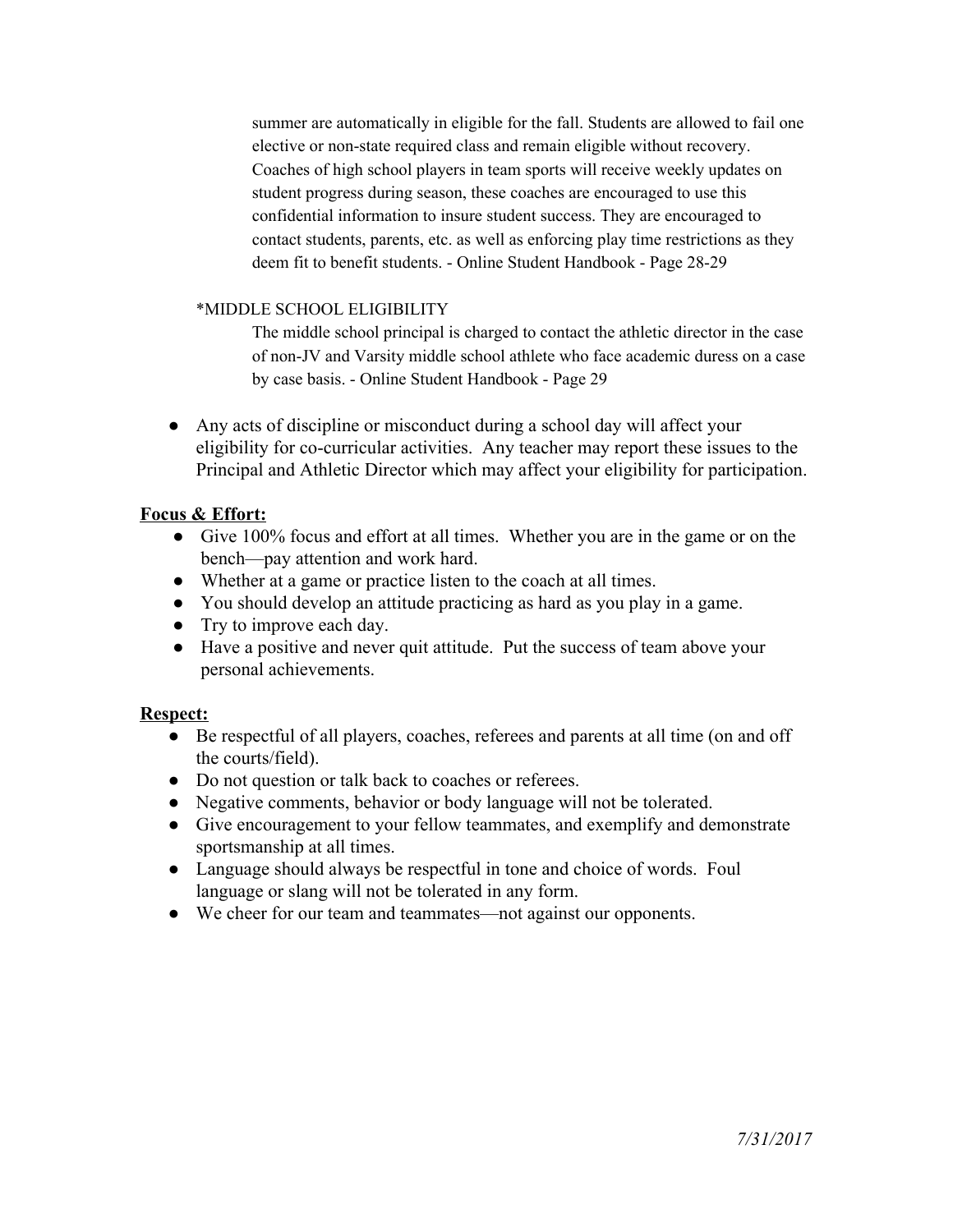# Parents Expectations:

# *"Sportsmanship is not only how you play the game—it is also how you watch the game."*

#### **Support:**

- Come enjoy the games and be supportive cheering for all players to make them feel important.
- Be positive and supportive whether the team loses or wins. Our focus is on playing to the best of our ability, which gives us the opportunity to win—when our best is better than the opponent's best.
- We cheer for our teams—not against our opponents.

### **Responsibility:**

- Fill out and turn in required forms, have a current physical on file and pay the \$250 sports fee to participate in the time given per the Athletic Department. If all of these items are not on file or paid, your athlete will not be able to participate until they are all turned in.
- Have your child at practice and games on time. All participants should be picked up from practices or games no more than ten minutes after its conclusion.
- Be a positive role model.

### **Concession Stand Volunteer**

● Every athlete's family will be required to volunteer in the concession stand a minimum number of 2 times per sport. This is essential to be able to operate a successful concessions operation. If you are scheduled to work a particular time and are not able to fulfill your obligation, please contact the Athletic Director immediately**.** The proceeds from the concession stand and gate go towards the daily costs of running TCS's Athletic Department and help keep the athletic fee to a minimum. If parents don't cooperate, the athletic fee will have to increase. If you choose to opt out of volunteering in the concession stand, please pay \$25 for each time you opt out. Checks can be made to TCS. The payment is used to pay others to work in the concession stand. If a payment is not made and the volunteer slot is not filled, \$50 will be applied to your TCS account. Thank you for your help in this matter!

### **Respect:**

- Be respectful to all players, coaches and referees at all times.
- Allow coaches to run the team—refrain from coaching from the sidelines.
- Any questions for the coach should be addressed after the game or practice in a respectful manner away from the players.
- Never use negative comments to players, coaches, referees or other spectators. In times of adversity (close games, questionable calls by referees, poor team play…etc.) our character and testimony are revealed and put to the test. Represent yourself, Cumberland Christian Academy, and above all Christ in an honoring way.